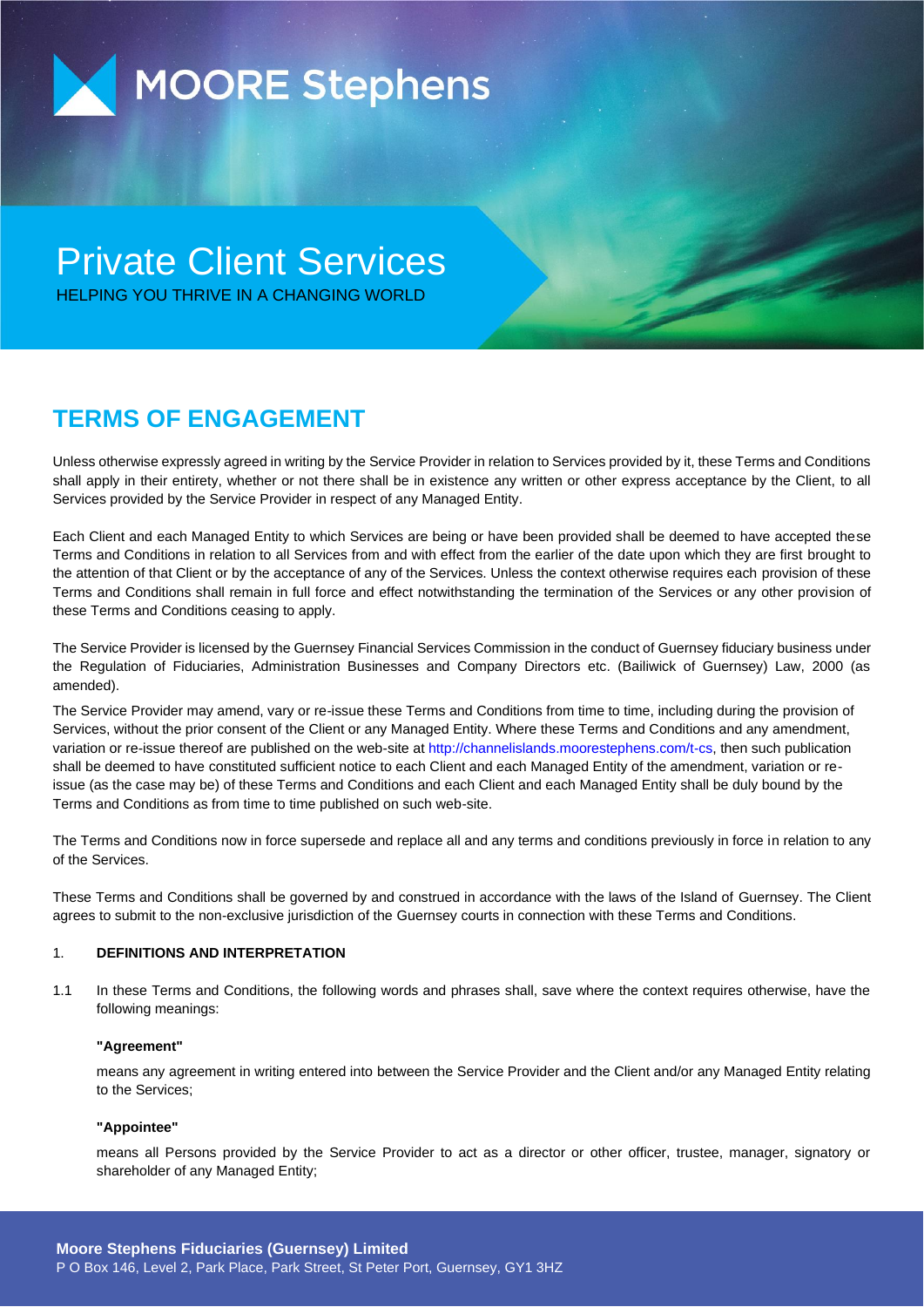#### **"Authorised Person"**

is defined at clause 6.3;

#### **"Business Day"**

means any day (not being a Saturday or Sunday) when banks are generally open for business in the Island of Guernsey;

#### **"Client"**

means any Person or Persons instructing the Service Provider or for whom Services are or are to be provided including the beneficial owners, officers and employees of any such person and, where relevant, any instigator, controller, beneficial owner or settlor of a Managed Entity and shall include, where relevant, any Managed Entity. In the case of more than one Person "**Client**" shall mean such Persons jointly and severally, including the survivor or survivors of them and, in the case of individuals, including the heirs, personal representatives, estates, and assigns of each of them and, in the case of a company or other body corporate, including its successors and assigns;

#### **"Employees"**

means the employees, directors, officers and consultants (as appropriate) of the Service Provider;

#### **"Due Diligence Review"**

means the processes established by the Service Provider from time to time as required under the law and undertaken from time to time to verify identity, source and provenance of wealth and assets and to assess the risk of a particular relationship;

#### **"Engagement Letter"**

means any letter and attachments (including these Terms and Conditions) sent to the Client which sets out the terms of the contract between the Service Provider and the Client and any Managed Entity;

#### **"Fee Schedule"**

means any schedule of fees and charges for the time being in force issued by the Service Provider in relation to any of the Services;

#### **"Managed Entity"**

means any company, foundation, partnership, trust, association (whether incorporated or unincorporated) or other Person or entity in respect of which Services are provided;

#### **"Moore Stephens"**

means Moore Stephens Fiduciaries (Guernsey) Limited (a non-cellular company incorporated in Guernsey with registered number 65966), its legally and beneficially owned subsidiaries, branches, associated and related entities and affiliates wherever situated (in each case including companies and partnerships) and their respective successors in title;

#### **"Person"**

means a natural person or a body of persons, a company or unincorporated body of any description;

#### **"Service Provider"**

means the Moore Stephens entity which provides Services, or on behalf of whom Services are provided, to the Client;

#### **"Services"**

means the trust and/or corporate or other services to be provided by, or on behalf of, the Service Provider as may be specified in any Agreement or Engagement Letter and any other services carried out or performed for or on behalf of, or in connection with (whether before or after its establishment), the management and/or administration of any Managed Entity by the Service Provider, or by any Appointee or Employee; and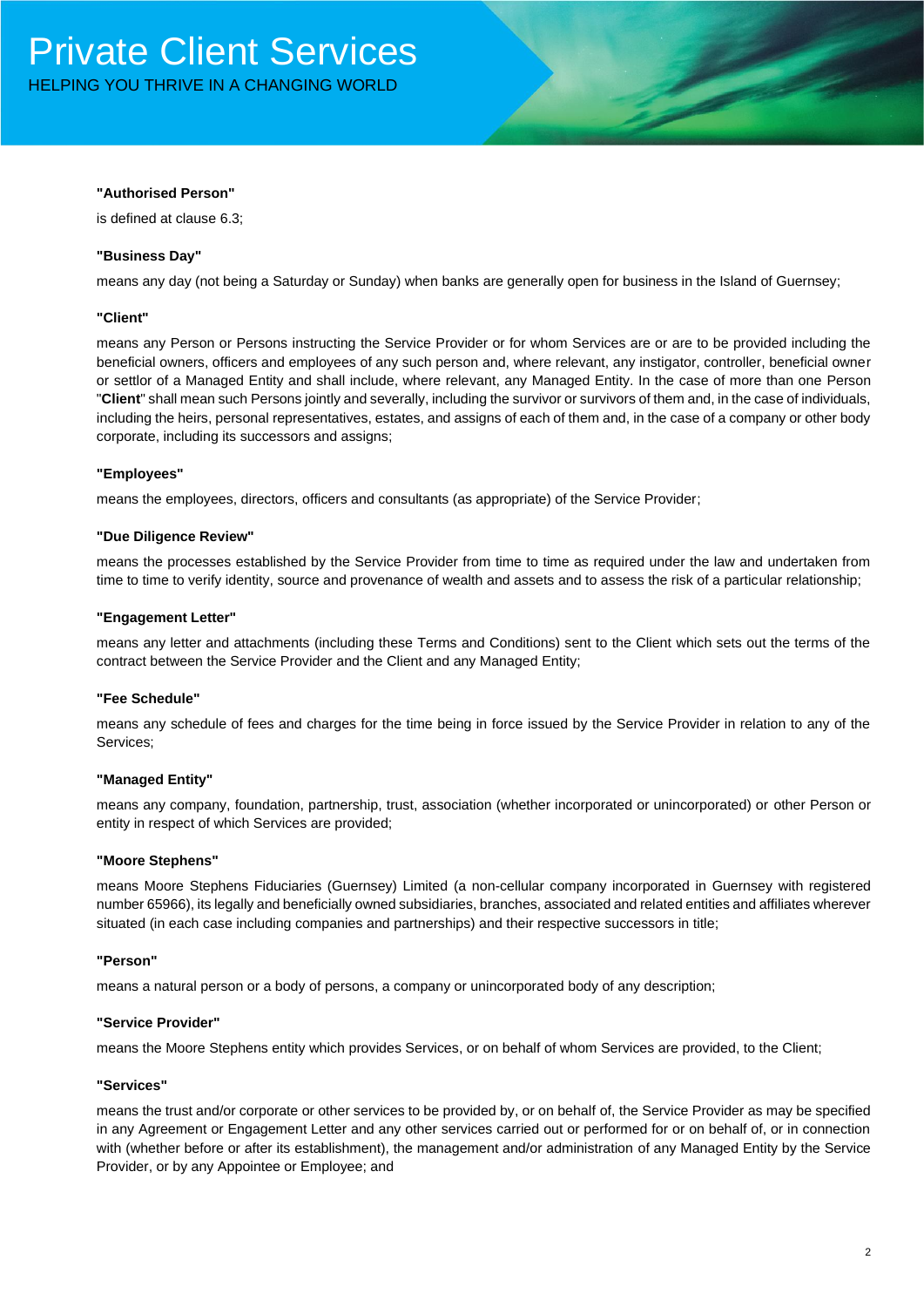

#### **"Terms and Conditions"**

means these terms and conditions as amended from time to time.

- 1.2 In these Terms and Conditions unless the context otherwise requires, the singular includes the plural, the masculine includes the feminine and the neuter and vice versa, and "including" means "including, without limitation".
- 1.3 References to "Clauses" herein are to Clauses of these Terms and Conditions.
- 1.4 Clause headings are inserted for convenience only and shall not affect the construction of these Terms and Conditions.

## 2. **PROVISION OF SERVICES AND GENERAL AUTHORITY**

- 2.1 The Service Provider will provide, or arrange to provide, every Managed Entity and/or the Client with such trust and corporate services and related services (which may include estate administration services) as may be indicated in any Agreement or Engagement Letter or as otherwise agreed from time to time between the Client and the Service Provider.
- 2.2 The Services are subject to all applicable laws, regulations, rules, requirements, practices and guidelines in any relevant jurisdiction.
- 2.3 The Service Provider is authorised by the Client to do anything which is reasonably necessary either to perform the Services or to comply with any applicable laws and/or regulations in any relevant jurisdiction. For the avoidance of doubt the Service Provider may seek advice or services from other advisers without the consent of the Client or any Managed Entity and charge the cost of obtaining such advice or services to the Client or any Managed Entity as a disbursement.
- 2.4 No Service Provider, other Moore Stephens entity, Appointee or Employee shall be deemed to have any information from the provision of any services other than the Services.

#### 3. **TAX AND OTHER PROFESSIONAL ADVICE**

- 3.1 The Client represents and undertakes that it has taken at its own expense appropriate tax, legal, financial and accounting advice with regard to the establishment, use and management of every Managed Entity. The Service Provider does not provide tax, legal, financial or accounting advice as part of the Services or otherwise unless specifically agreed.
- 3.2 It remains the on-going responsibility of the Client to obtain any specialist advice and to supply copies of such advice to the Service Provider. This extends to all the provision of all Services and any transactions undertaken by the Service Provider on behalf of the Client in respect of every Managed Entity. None of the Service Provider, the Appointees or the Employees shall incur any liability in connection with any specialist advice supplied to the Service Provider.
- 3.3 In order to provide the Client with information on the Services, the Service Provider may explain its understanding of the generic legal or tax position relating to the Services but in doing so the Service Provider does not assume nor warrant any duty of care to investigate whether or not nor to ensure that the information is complete, up-to-date, accurate or appropriate to the Client or takes into account fully all the circumstances of the Client. Any reliance placed by a Client on such explanation or information provided by the Service Provider is made at the Client's sole risk.
- 3.4 The Service Provider may, but is under no duty or obligation to, seek legal and tax advice in relation to the Managed Entity as they in their sole discretion may think fit or at the written request of the Client. The cost of such advice will be chargeable as a valid expense to the Client.
- 3.5 The Service Provider shall not be under any obligation in any circumstances (unless otherwise agreed with the Client in writing) to:
	- 3.5.1 notify the Client of any change (whether a change in law, policy, facts or otherwise) which may affect any advice or opinion provided by or on behalf of the Client to the Service Provider; or
	- 3.5.2 advise the Client or undertake any investigation as to such changes which may affect the Client's affairs generally.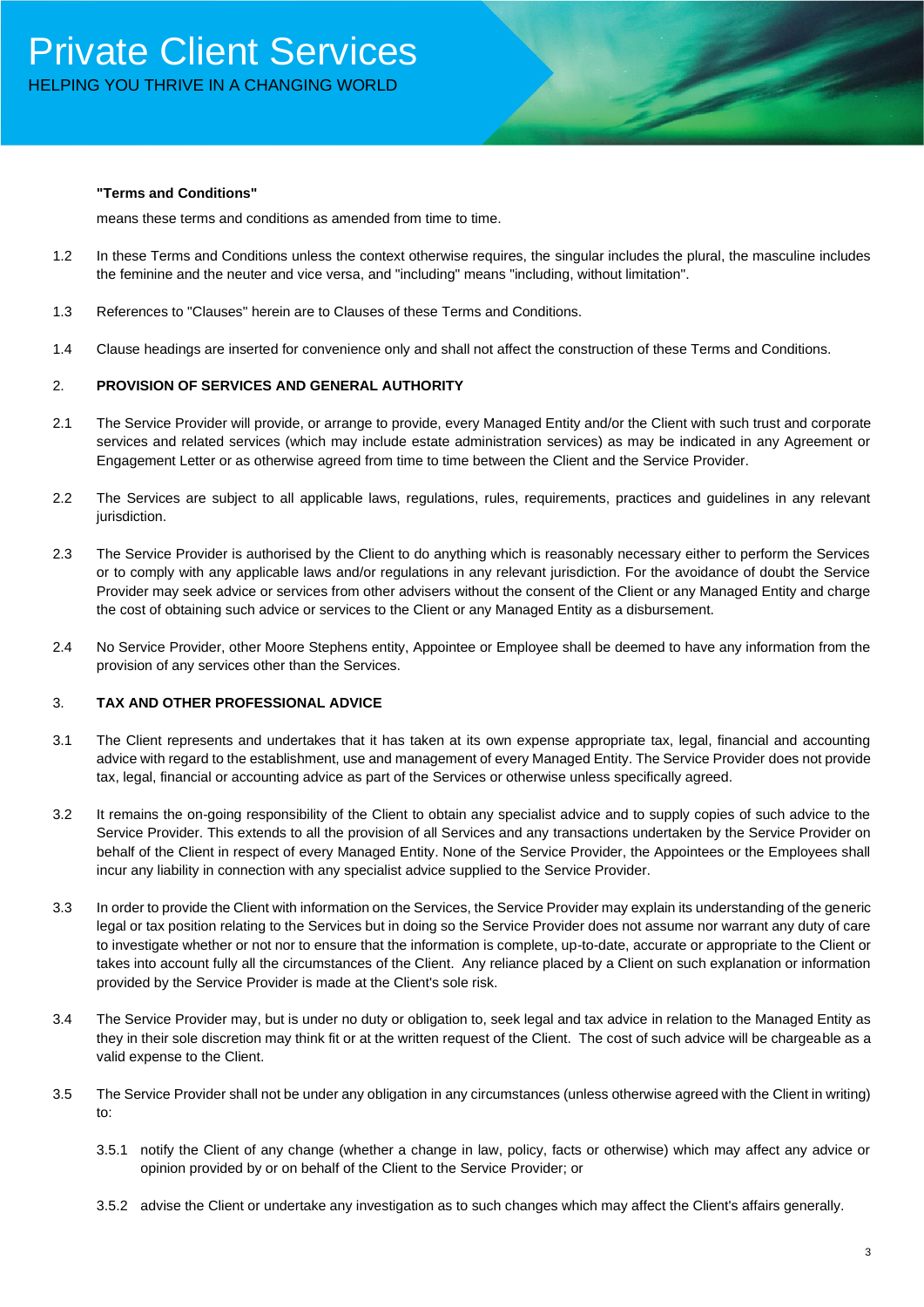#### 4. **REMUNERATION AND EXPENSES**

- 4.1 The Service Provider shall be entitled to remuneration (including any taxes chargeable in relation thereto) for the provision of the Services in accordance with any Agreement or Engagement Letter for the time being in force in relation to any Managed Entity, provided always that, should there be no such Agreement or Engagement Letter, such remuneration shall be in accordance with any Fee Schedule from time to time in force in relation to any or all of the Services and subject thereto such remuneration shall be at the usual rates for work done by the Service Provider and the Appointees and Employees.
- 4.2 Fees charged by the Service Provider may reflect not only time spent but also such factors as complexity, urgency, inherent risks, use of techniques, know-how and research together with the level of skills and expertise required of the personnel needed to perform and review the Services. Such fees may also include an amount in respect of time spent travelling for the purposes of or ancillary to the Services if such time cannot be used productively for other purposes.
- 4.3 The Service Provider shall be entitled to remuneration if such Service Provider, another Moore Stephens entity, an Appointee or an Employee is required or agrees to produce any working papers at, or stand as a witness in, any proceedings.
- 4.4 The Service Provider shall be entitled to be reimbursed for all disbursements and expenses reasonably incurred by it in providing the Services including to be indemnified for its out-of-pocket expenses and any charges of specialists, managers, advisers or third parties engaged or instructed by the Service Provider (which shall include advisers instructed pursuant to Clause 3.4) or any Employee, plus applicable taxes and may require payment in advance for such expenses and charges. Additionally, an office disbursement charge may be included in each invoice (at a rate of a maximum of 4% of the value of the remuneration accounted for by the invoice) to cover such general disbursements which it is not practical to charge on a provision basis (including those relating to telephone calls, photocopying and printing).
- 4.5 The Service Provider may raise an invoice at any time.
- 4.6 All monies payable to the Service Provider in connection with the Services shall be paid immediately on presentation of the relevant invoice.
- 4.7 The Service Provider may charge:
	- 4.7.1 interest at the rate of 5% per annum on all fees, taxes and disbursements which remain outstanding for more than thirty days but less than ninety-one days from the date of the relevant invoice (such interest to be accrued daily from the date of the relevant invoice and compounded ninety days thereafter); and/or
	- 4.7.2 interest at the rate of 10% per annum on all fees, taxes and disbursements (and any interest accrued and compounded in relation thereto) which remain outstanding for more than ninety days from the date of the relevant invoice (such interest to be accrued daily and compounded quarterly).
- 4.8 The Service Provider may deduct any unpaid sum payable to it in connection with the Services from money it is holding on account for, or from the assets of, the Client or Managed Entity without the consent of the Client.
- 4.9 Where an invoice has remained unpaid for more than sixty days the Service Provider may:
	- 4.9.1 engage the services of any third parties it deems appropriate to assist it in the recovery of such invoice; or
	- 4.9.2 notify any credit reference agency, industry regulator or other similar body that such invoice has not been paid,

and the Client and Managed Entity hereby agree to accept joint and several liability for all costs, fees and expenses the Service Provider incurs in connection therewith.

4.10 The Service Provider reserves the right to review the fees charged as specified in any Fee Schedule in force from time to time and may apply any such varied or increased fee levels to any Managed Entity with effect from the date upon which any revised Fee Schedule is deemed to come into force. The Service Provider will give notice to any Managed Entity and where appropriate the Client in respect of any such revisions to its Fee Schedules either before any such amendment shall come into effect or within a reasonable period after such amendment shall have come into effect but in such case before any invoice is rendered in respect of the revised fees.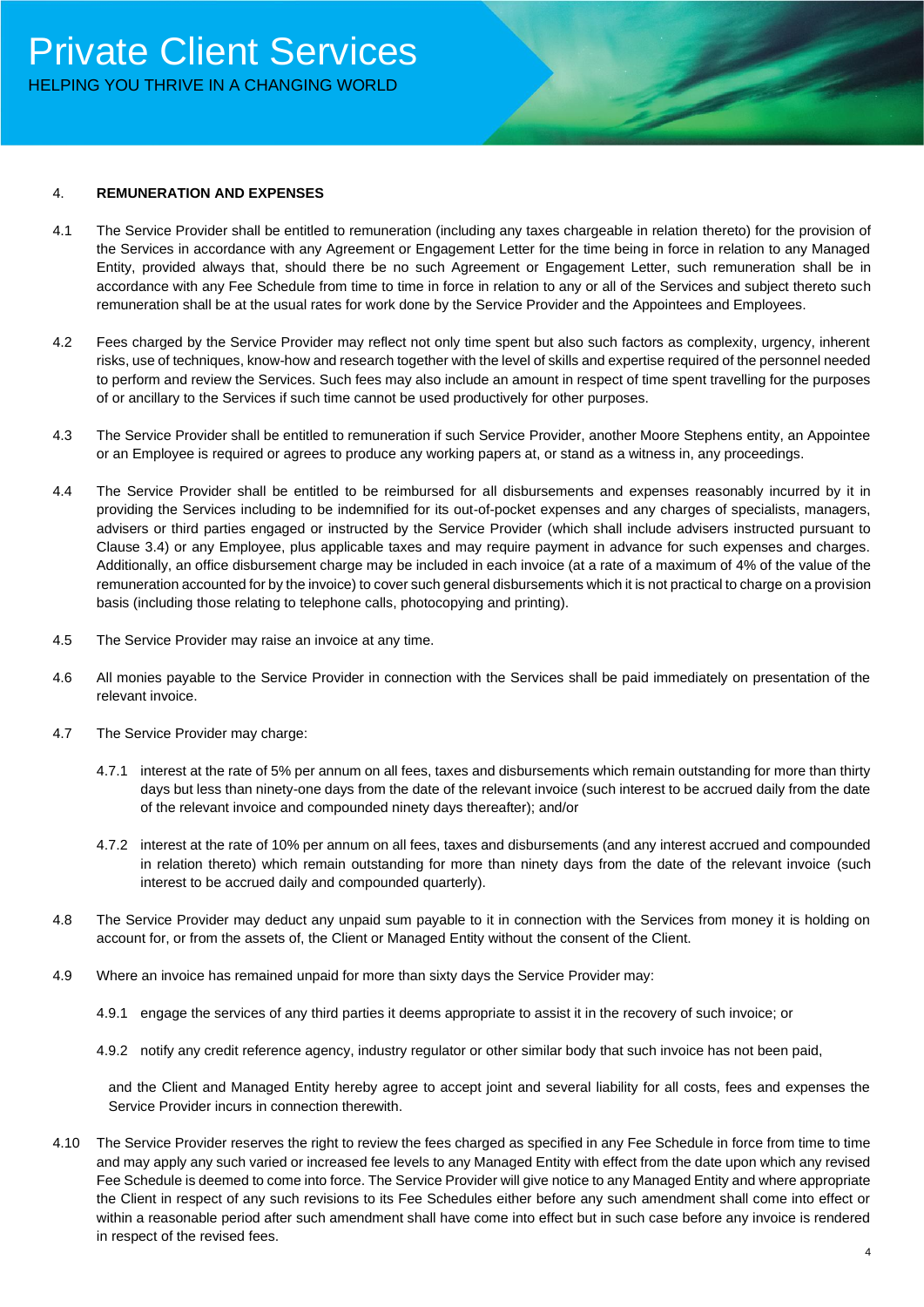4.11 For the avoidance of doubt, the provisions of this Clause shall remain in full force and effect notwithstanding the termination of the Services or any other provision of these Terms and Conditions ceasing to apply.

## 5. **CLIENT'S OBLIGATIONS AND UNDERTAKINGS**

- 5.1 The Client hereby guarantees the payment of all sums payable by any Managed Entity to the Service Provider whether under any Agreement or Engagement Letter, these Terms and Conditions or otherwise. The Client agrees that the Service Provider may claim under this guarantee without first seeking recourse against the assets of any Managed Entity or any other Person.
- 5.2 The Client shall ensure that every Managed Entity is kept in funds sufficient to allow it to meet in full all sums payable by each Managed Entity to the Service Provider (including all fees, remuneration, disbursements and expenses) and for each Managed Entity to otherwise meet its liabilities as and when they become due.
- 5.3 No agreement by the Service Provider to invoice or send an invoice to a third party, acceptance by the Service Provider that a third party has agreed to pay an invoice, or acceptance by the Service Provider that the Client is insured shall be construed as a waiver of the Client's primary responsibility to meet in full all sums payable to the Service Provider.
- 5.4 Where the Client is more than one Person:
	- 5.4.1 each such Person hereby appoints the other such Person(s) to act as his agent to exercise full power and authority in connection with the Services on his behalf; and
	- 5.4.2 all obligations of the Client and any Authorised Person in connection with the Services shall be joint and several.
- 5.5 The Client hereby undertakes that:
	- 5.5.1 all assets which are or will be introduced to any Managed Entity have been lawfully introduced and are not derived from or otherwise connected with any illegal activity;
	- 5.5.2 no Managed Entity will be engaged or involved directly or indirectly with any unlawful activity or used for any unlawful purposes;
	- 5.5.3 no Managed Entity will undertake any activities which will require a licence, consent or approval in any jurisdiction without first obtaining such licence, consent or approval or undertake any activities which will breach any conditions contained in any such licence, consent or approval;
	- 5.5.4 the Client shall procure that every Managed Entity complies with all applicable laws, regulations and filing and disclosure requirements in all relevant jurisdictions (except to the extent that these are the responsibility of the Service Provider pursuant to an Agreement or Engagement Letter);
	- 5.5.5 the Client has disclosed and will continue to disclose all material details about every Managed Entity which are relevant to the provision of the Services (including full details of all Persons with a legal or beneficial interest in or control over every Managed Entity and full details of the matters listed in Clause 5.5.6);
	- 5.5.6 the Client shall provide such information as the Service Provider may, in its discretion, require in order to comply with all applicable laws and regulations (including any tax or other reporting obligations and 'know your customer' or other anti-money laundering, regulatory or disclosure requirements) to provide the Services. Immediately upon becoming aware or of the following matters (of any proposed actions that might effect or bring into effect the following matters), the Client shall notify the Service Provider of:
		- (a) any change in the legal or beneficial ownership or control of the Client or any Managed Entity;
		- (b) any material change in the activities of the Client or any Managed Entity;
		- (c) any event which could be reasonably foreseen to have a material effect on any Managed Entity, its assets or activities (including any act evidencing the insolvency of the Client or commencing its liquidation, winding up or dissolution) or upon the Service Provider's willingness to continue to provide the Services;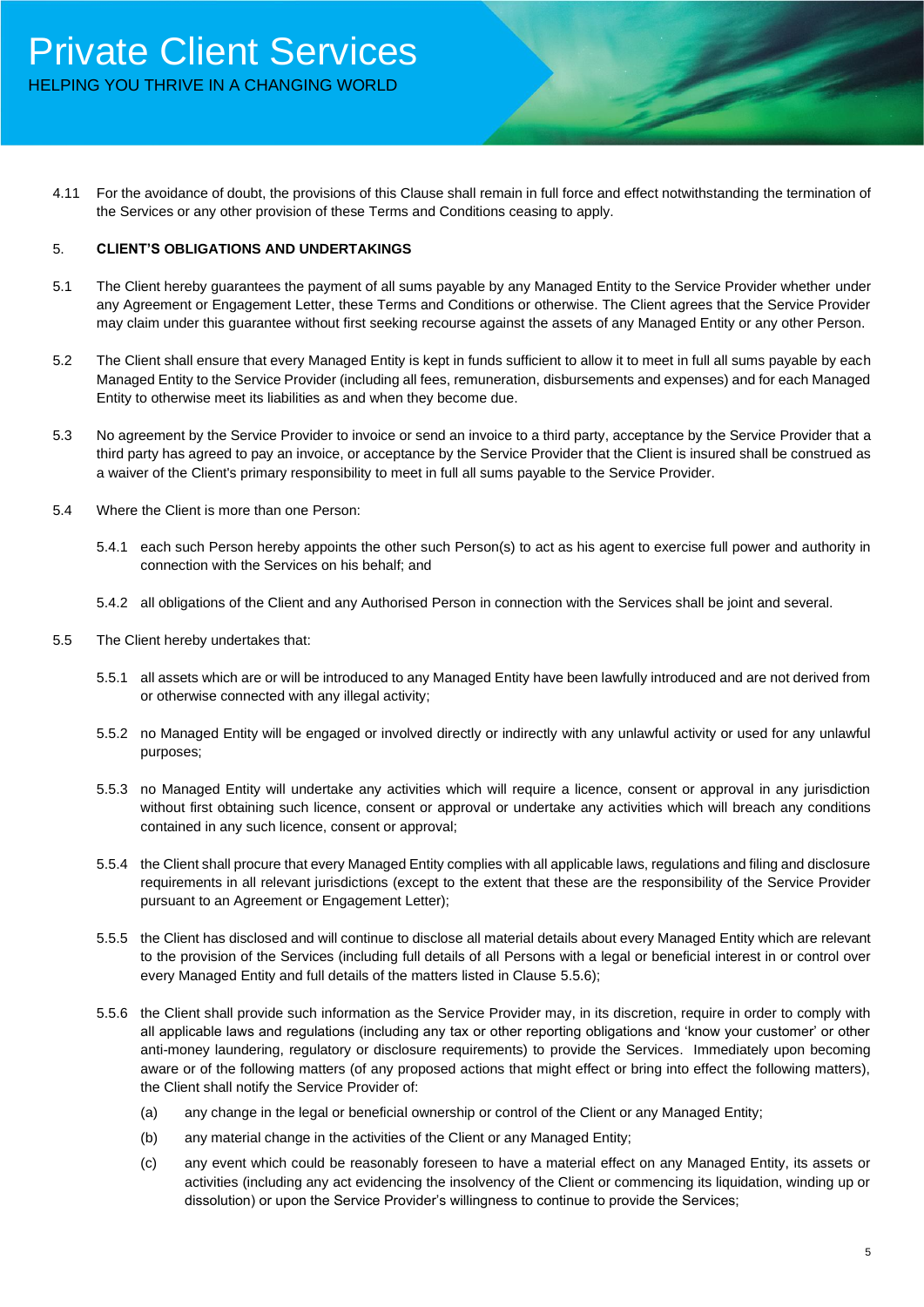- (d) the Client and/or any Managed Entity ceasing to hold any regulatory approval, consent or licence, or becoming subject to regulatory sanction;
- (e) any actual or threatened proceedings or investigation of any kind in any jurisdiction which involve the Client or any Managed Entity and any progress thereof,
- (f) any event which could be reasonably foreseen to have a material effect on the Managed Entity, its assets or activities or upon the Service Provider's willingness or ability to continue providing the Services (including as applicable but without limitation, any act evidencing the bankruptcy or insolvency of the Client or its liquidation, winding up or dissolution) or upon the insolvency of the Managed Entity (or any part of it) or upon the probability of the Service Provider not being paid for the Services and not recovering its costs or not being reimbursed for expenses in relation thereto.

and it shall promptly provide such information as the Service Provider may, in its discretion, require in respect thereof;

- 5.5.7 where the Services include the provision of Appointees, the Client shall not, without the prior consent of the Service Provider, take any action, enter into any agreement or contract, give any undertaking, make any representation or otherwise incur any liability on behalf of any Managed Entity;
- 5.5.8 the Client shall notify the Service Provider in writing before alienating, assigning, selling, pledging or otherwise disposing of or encumbering any part of the Client's interest in any Managed Entity;
- 5.5.9 the Client shall not (without the Service Provider's written consent):
	- (a) use the logo, name, address, electronic mail, web-site address, telephone/telex/facsimile numbers of any Moore Stephens entity or allow the same to appear on any notepaper or documentation belonging to or connected with any Managed Entity or in any advertising material; or
	- (b) directly or indirectly solicit the employment of any Appointee or Employee of any Moore Stephens entity who is involved in providing the Services while the Services are being provided or for a period of twelve months following the termination of the Services; and
- 5.5.10 the Client shall keep the Service Provider informed as to the business affairs, financial position and prospects of every Managed Entity, and it shall advise the Service Provider forthwith of any actual or proposed modification, alteration or addition to the constitutional documents of any Managed Entity.

## 6. **INSTRUCTIONS**

- 6.1 The Client acknowledges that any directors, trustees or other office-holders provided by the Service Provider will exercise independent discretion on any relevant matter in accordance with applicable law, regulations and the constitutional documents of any relevant Managed Entity.
- 6.2 Subject to Clause 6.1, the Service Provider undertakes to use reasonable endeavours to deal with and act upon instructions (in accordance with Clause 6.3) in a reasonably timely manner (but does not undertake to act on instructions immediately or on the same or next Business Day or to meet any specific deadline, unless agreed otherwise in writing) although it is agreed that the Service Provider may refuse at any time to comply with any instructions which in the opinion of the Service Provider:
	- 6.2.1 may contravene the provisions of the Service Provider's or any relevant Managed Entity's constitutional documents, any applicable law, regulation, permit, licence, policy statement, guidance note or codes of practice, or be inconsistent with any duty owed by the Service Provider, any Managed Entity, the Appointees or the Employees; or
	- 6.2.2 could result in damage to the reputation of any Moore Stephens entity; or
	- 6.2.3 could give rise to a material conflict of interest; or
	- 6.2.4 the communications are not in writing or are not in English or the Service Provider reasonably considers that they are not sufficiently clear or that they are incomplete, ambiguous or contain errors; or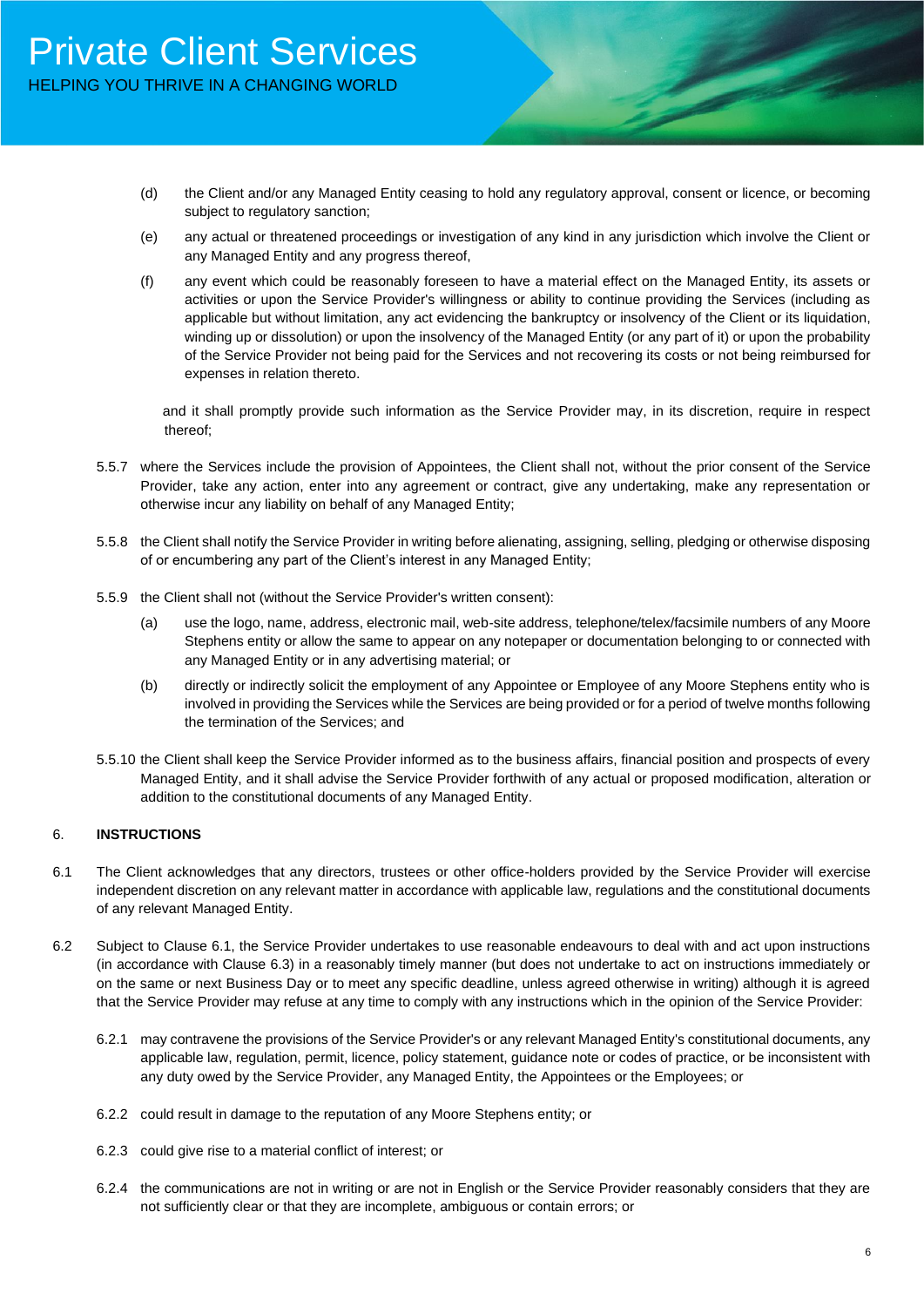- 6.2.5 the Service Provider reasonably considers that it is impractical, unwise, inexpedient or impossible to do so; or
- 6.2.6 any communications are received too late for the Service Provider to reasonably act upon them; or
- 6.2.7 the Service Provider suspects dishonesty or fraud in the delivery, transmission or receipt of any communications; or
- 6.2.8 the Service Provider receives inconsistent or conflicting communications from any one or more Authorised Persons.
- 6.3 The Client may from time to time authorise (or withdraw the authorisation of) a Person to act for and on behalf of the Client and as such be an "Authorised Person" for the purposes of these Terms and Conditions and the Services. Such authorisation may be express or implicit.
- 6.4 Subject to Clause 6.2, the Service Provider may act upon instructions (whether by letter, fax, email, telephone or otherwise) given by any Person that it reasonably believes to be an Authorised Person and the Service Provider is not obliged to verify the identity of any such Person.
- 6.5 Where the Service Provider does not believe that the Person giving instructions is an Authorised Person or where the Service Provider is given instructions that it believes are unclear or contradictory, it may refuse to act upon such instructions until it receives evidence to its satisfaction as to the instructions or the Person giving instructions.
- 6.6 None of the Service Provider, any other Moore Stephens entity, the Appointees or the Employees shall incur any liability:
	- 6.6.1 for its failure to comply with any instructions which are not in writing or which are unclear, contradictory, incomplete, ambiguous or contain errors; or
	- 6.6.2 for the non-receipt of any instruction, written or otherwise; or
	- 6.6.3 for the lack of authority of any Person purportedly giving instructions on behalf of the Client; or
	- 6.6.4 for its failure to comply with any instructions pursuant to Clause 6.2 or for its refusal to act pursuant to Clause 6.5.
- 6.7 To ensure that the Service Provider is able to carry out the Client's instructions accurately, to help the Service Provider to improve its service and in the interests of security, the Service Provider may monitor and/or record the Client's telephone calls with the Service Provider and the Client consents to such monitoring and/or recording. The Service Provider's recordings shall be and remain the Service Provider's sole property and the Service Provider shall have the authority to deliver copies or transcripts of such recordings to any court, tribunal, arbitrator or regulatory authority of competent jurisdiction as it sees fit.

## 7. **CONFLICTS OF INTEREST**

- 7.1 Without prejudice to Clause 6.2.3, if any Appointee, Employee or Moore Stephens entity becomes aware or is notified of a material conflict of interest, the Client shall be notified and when it believes the Client's interest can be properly safeguarded, procedures will be put in place to ensure confidentiality and independence of services.
- 7.2 Notwithstanding Clause 7.1, in any case where the Service Provider considers there to be a material conflict of interest it shall have complete discretion to determine whether any Appointee, Employee or Moore Stephens entity may continue to provide the Services or cease to act, including by immediate termination of the Services. In the event that the Services are terminated no Appointee, Employee or Moore Stephens entity shall be liable for any expenses or losses arising from such termination.
- 7.3 Without prejudice to Clause 7.4 the Service Provider shall be entitled to:
	- 7.3.1 employ any appropriate Moore Stephens entity to perform any service for or on behalf of a Managed Entity on the same terms and conditions as are usual between such Moore Stephens entity and its customers; and
	- 7.3.2 if agreed in an Agreement or Engagement Letter, invest money held by a Managed Entity in any company or unit or investment fund or scheme operated or managed by any Moore Stephens entity in the same circumstances and to the same extent as if that company or unit or investment fund or scheme were not so operated or managed by such Moore Stephens entity.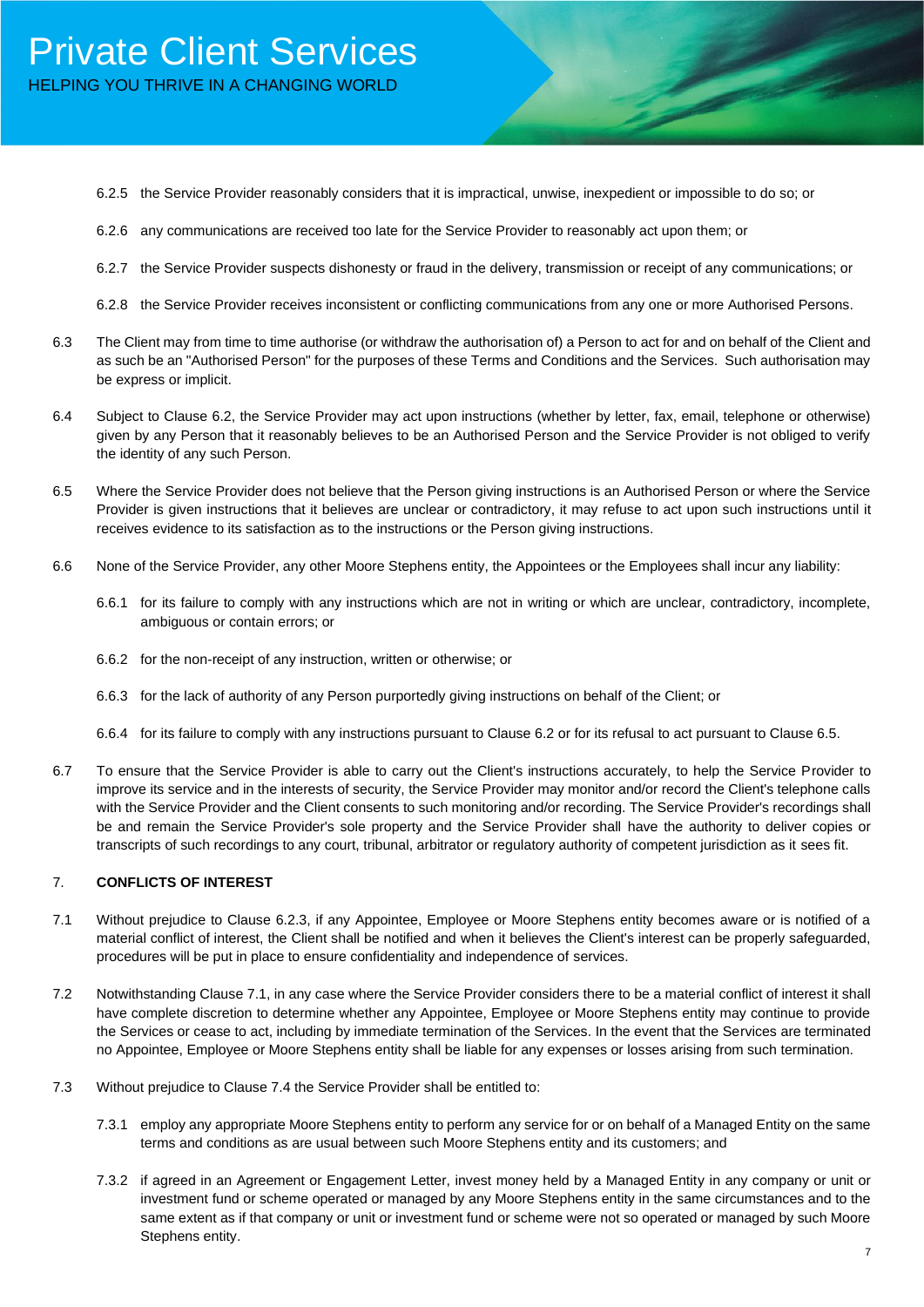- 7.4 Any Appointee, Employee or Moore Stephens entity (or any of their agents or delegates) shall be entitled to retain any fees, commissions or other similar benefit obtained directly or indirectly in relation to:
	- 7.4.1 any purchase or sale of investments; or
	- 7.4.2 the Service Provider, any other Moore Stephens entity, the Appointees or the Employees acting in any capacity for or in connection with any trust, company, partnership, investment fund, scheme or other entity the shares, interests, notes or units of which are comprised in the assets of a Managed Entity; or
	- 7.4.3 any banking, investment advisory or other arrangement entered into on behalf of any Managed Entity; or
	- 7.4.4 the provision of any other services to or in connection with any Managed Entity.
- 7.5 Unless otherwise agreed with the Client in writing, an Appointee, Employee or Moore Stephens entity (or any of their agents or delegates) may, in its absolute discretion and without prior reference to or consent from the Client or Managed Entity, act in any transaction for or provide any services to any other Person, client, trust, company, firm or other entity with which the Client is associated or has any dealings.
- 7.6 No Appointee, Employee, Moore Stephens entity, or employee of a Moore Stephens entity (or any of their agents or delegates) shall be obliged to disclose to the Client or take into consideration any fact, matter, finding or other information:
	- 7.6.1 if it would, or might, be in breach of any duty or confidence to any other Person; or
	- 7.6.2 which comes to the attention of an Appointee, an Employee, or Moore Stephens entity (or any of their agents or delegates), but which does not come to the actual attention of any individual dealing with (or for) the Client.

## 8. **CONFIDENTIALITY**

- 8.1 The Service Provider will treat all personal data and sensitive data (whether recorded in a document or otherwise) that the Client provides to it as private and confidential information and will only disclose such confidential information in the following circumstances:
	- 8.1.1 where the Service Provider, another Moore Stephens entity, an Appointee or an Employee is authorised or required to disclose by any applicable law or regulation or by any court of competent jurisdiction or any competent judicial, governmental, supervisory or regulatory authority or professional or other body (including credit reference and fraud prevention agencies).
- 8.2 No Service Provider, other Moore Stephens entity, Appointee or Employee shall be under a duty to disclose to the Client or any Managed Entity any information which it has acquired or is deemed to have acquired about any matter affecting the Client or any Managed Entity in the course of acting for or providing services to another client or entity or in any way other than in connection with the provision of the Services.
- 8.3 The Service Provider may disclose information held about the Client and any Managed Entity to other companies which are, at the time of disclosure, group companies of (or otherwise related to) Moore Stephens.
- 8.4 For the avoidance of doubt, the provisions of this Clause shall remain in full force and effect notwithstanding the termination of the Services or any other provision of these Terms and Conditions ceasing to apply.

## 9. **INTELLECTUAL PROPERTY**

All correspondence files and records (other than statutory corporate records) and all information and data held by the Service Provider on any computer system is the sole property of the Service Provider for its sole use.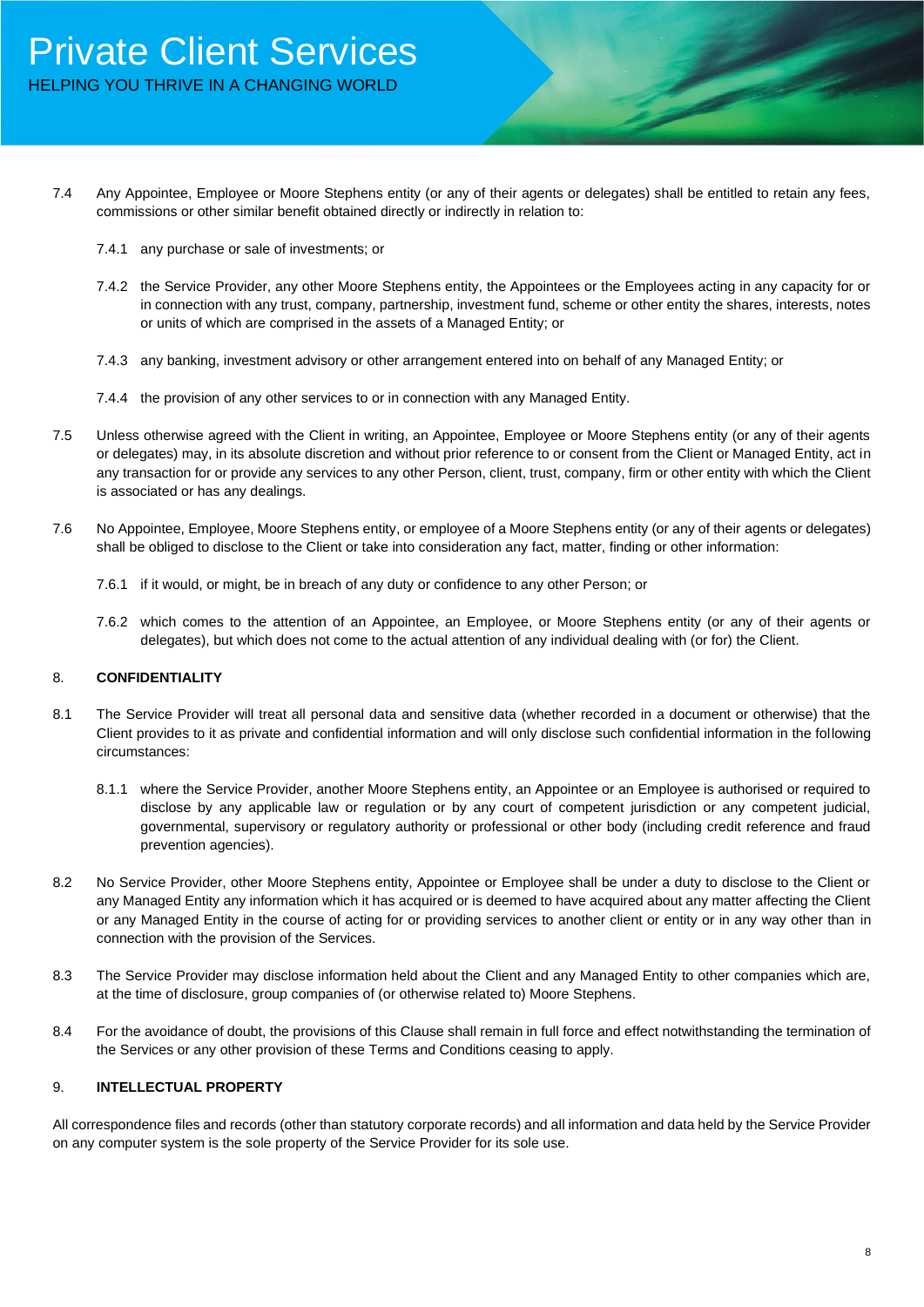## 10. **DATA PROTECTION**

- 10.1 Unless otherwise specified in written form to you, the Service Provider shall be considered an independent controller and will comply with the obligations applicable to the Service Provider under the General Data Protection Regulation ("**GDPR**") and the Data Protection (Guernsey) Law 2017.
- 10.2 If you require further information about our approach to compliance with the GDPR and Data Protection (Guernsey) Law 2017 please see our detailed privacy notice on our website which can be found here.

#### 11. **SAFE CUSTODY AND DOCUMENT RETENTION**

- 11.1 In the event that the Service Provider has agreed to provide safe custody services or where it otherwise holds original documentation relating or belonging to the Client and/or any Managed Entity as part of its provision of the Services, the Service Provider will keep all documents which it considers appropriate, or where it is requested by any Managed Entity to do so, in its safe custody facilities. These facilities are carefully regulated and controlled and designed to limit the possibility of unauthorised access or damage by fire. In the absence of gross negligence, the Service Provider accepts no responsibility for any documents held in safe custody that are damaged or lost as a result of theft, fire or water damage.
- 11.2 The Service Provider may refuse to release originals or copies of any documents belonging to the Client or Managed Entity until all fees, disbursements or other liabilities due and payable are discharged.
- 11.3 Where the Service Provider retains originals or copies of any documents following the termination of the Services, the Service Provider reserves the right (but shall not be under an obligation):
	- 11.3.1 to retain such documents for a period of seven years from the date of the termination of the Services and thereafter to destroy all such documents (whether originals, photocopies or electronic copies) at such times as the Service Provider in its sole discretion considers appropriate;
	- 11.3.2 (without prejudice to Clause 11.3.1) to make electronic copies of such documents as the Service Provider has retained and to destroy hard copies of such documents.
- 11.4 After the seventh anniversary of the termination of the Services the Service Provider may destroy all documents (of whatever nature and in whatever form) owned by the Client or Managed Entity or relating to the provision of the Services and the Client and Managed Entity accept that thereafter they shall have no right to call upon the Service Provider to provide any documents.
- 11.5 Where, during the provision of the Services, the Service Provider, other Moore Stephens entity, Appointee or Employee has created any internal memoranda, emails, attendance notes or other form of document not intended by the author to be supplied to or seen by the Client and/or any Managed Entity then such documents shall not belong to the Client or any Managed Entity and no Service Provider, other Moore Stephens entity, Appointee or Employee shall be obliged to disclose the same to the Client or any Managed Entity.
- 11.6 The Service Provider may deposit all monies, deeds and documents of the Managed Entity to the extent it considers appropriate with any reputable bank. Any monies, deeds and documents so deposited shall be under the exclusive control of the Service Provider. Where appropriate all investments and property shall be registered in the name of the Service Provider, its custodians or their nominees. The Service Provider does not accept any responsibility for any deeds or documents held in safe custody that are damaged or lost as a result of theft, fire, water damage or force majeure, in the absence of any wilful misconduct, fraud or gross negligence on the side of the Service Provider.

## 12. **CLIENT AND MANAGED ENTITY MONEY**

12.1 Money belonging to the Client or any Managed Entity may be held in a general account for short periods. Such money will be maintained separately from other funds held by the Service Provider. Neither the Service Provider nor any other Moore Stephens entity, Appointee or Employee shall be responsible for seeking or undertaking any due diligence on any entity which holds such money.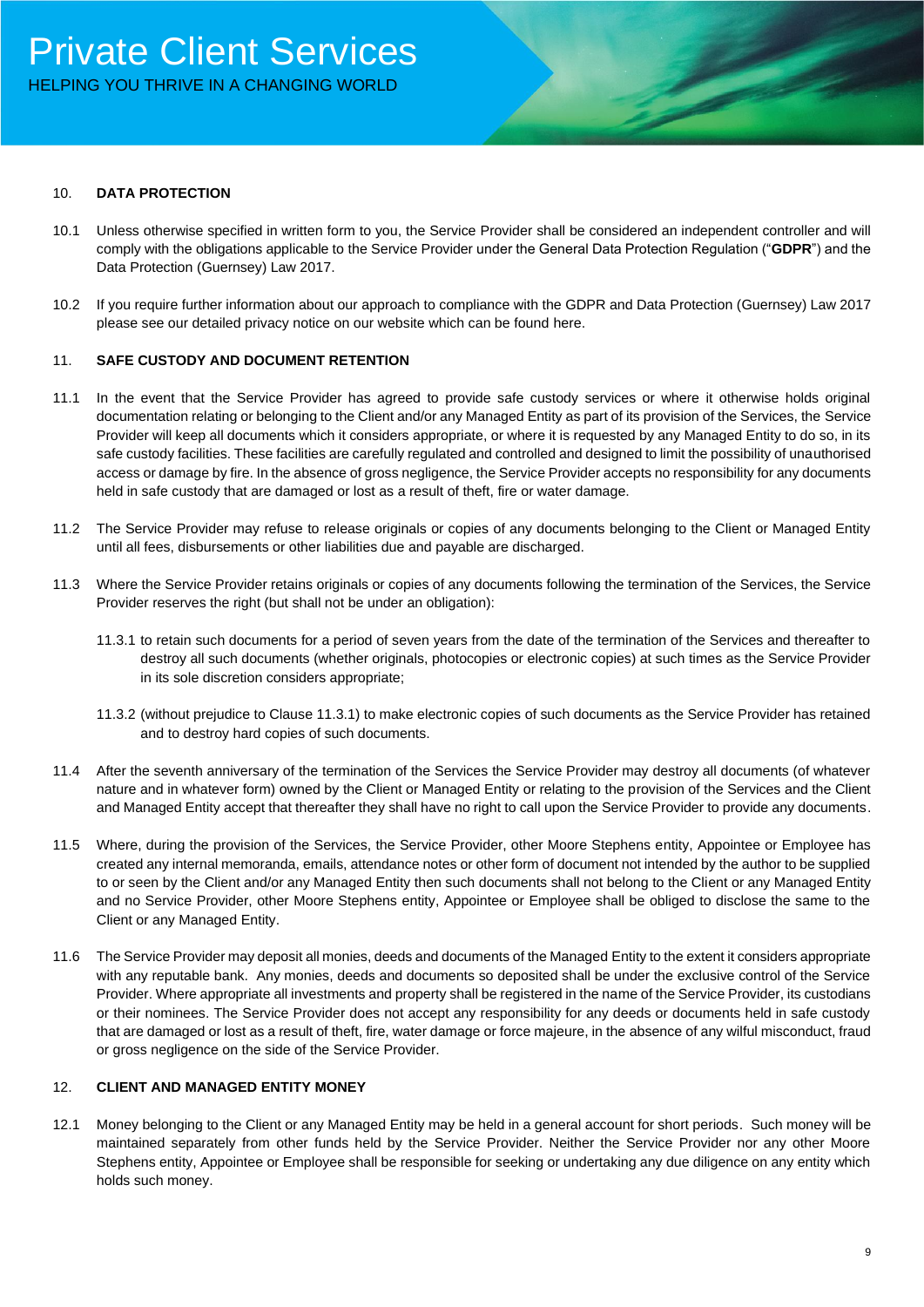- 12.2 To the extent that tax has to be deducted from interest earned on funds held on behalf of any Managed Entity or paid out to any Managed Entity, the Service Provider will account to the tax authorities for tax deducted. Unless otherwise expressly stated in an Agreement or Engagement Letter, each Managed Entity is responsible for seeking its own tax advice in this regard.
- 12.3 On receipt of any monies the Service Provider must be satisfied as to the source of those funds. If it has any doubts as to the source of funds the Service Provider may refuse to receive or to return monies and/or be bound by law to notify the relevant authorities.
- 12.4 The Client or Managed Entity will not request the Service Provider to take or refrain from taking any action whatsoever in relation to funds or assets or documents of any nature which could in the sole opinion of the Service Provider result in a contravention of any law, regulation or policy in force from time to time in Guernsey or in any other applicable jurisdiction. The Service Provider reserves the right not to comply with any request which in its sole opinion could potentially result in any such contravention or which in its opinion could result in any damage to its reputation or good standing.
- 12.5 Unless otherwise expressly stated in these Terms and Conditions or in an Agreement or Engagement Letter neither the Service Provider nor any other Moore Stephens entity shall be responsible for complying with any reporting requirements outside of the Island of Guernsey in relation to interest earned on monies held in any account of the Client or any Managed Entity.

## 13. **DELEGATION**

- 13.1 Without prejudice to Clause 7.3, in performing its duties hereunder the Service Provider may appoint at the expense of any relevant Managed Entity agents or other delegates to perform in whole or in part any of those duties.
- 13.2 To the extent permitted by applicable law, the Service Provider shall not be liable for any loss arising from a delegation made pursuant to Clause 13.1, including the negligence, fraud or wilful default of any agent or delegate, provided that the Service Provider will exercise due care in selecting and monitoring such delegate.

## 14. **LIABILITY OF SERVICE PROVIDER**

- 14.1 Each Service Provider is a separate party to these Terms and Conditions and nothing herein shall be taken to indicate that all or some of the Service Provider, the other Moore Stephens entities, the Appointees and/or Employees together constitute a partnership.
- 14.2 Except in the case of fraudulent acts, the total collective liability of the Service Provider, the other Moore Stephens entities, the Appointees and the Employees (and their agents and delegates) in connection with the Services:
	- 14.2.1 shall not exceed, in aggregate, £1,000,000; and
	- 14.2.2 shall be limited to the proportion of loss, liability or damage suffered after taking into account any contributory act or omission (or any contributory negligence) on the part of the Client or any Managed Entity, any amount the Client or such Managed Entity has recovered from a third party and any amount the Client or such Managed Entity would have been entitled to so recover but for an exclusion of liability agreed between such third party and the Client or such Managed Entity.
- 14.3 None of the Service Provider, any other Moore Stephens entity, the Appointees or the Employees shall be held liable for:
	- 14.3.1 any failure or delay in the performance of its obligations in connection with the Services arising out of or in connection with circumstances beyond its reasonable control (including acts of God, civil or military disturbances, outbreaks of war, acts of terrorism, natural disaster, acts of government or any other authority, accidents, labour disputes or any power, telecommunications or computer failure); or
	- 14.3.2 any indirect, incidental, special, or consequential losses, loss of profits, loss of revenue or loss of goodwill (whether or not foreseeable and regardless of the type of action or omission in which such a claim may be brought); or
	- 14.3.3 any form of insolvency (such as désastre, liquidation, administration or any similar process) suffered by an entity which is holding money belonging to the Client or any Managed Entity (and for the avoidance of doubt, such insolvency shall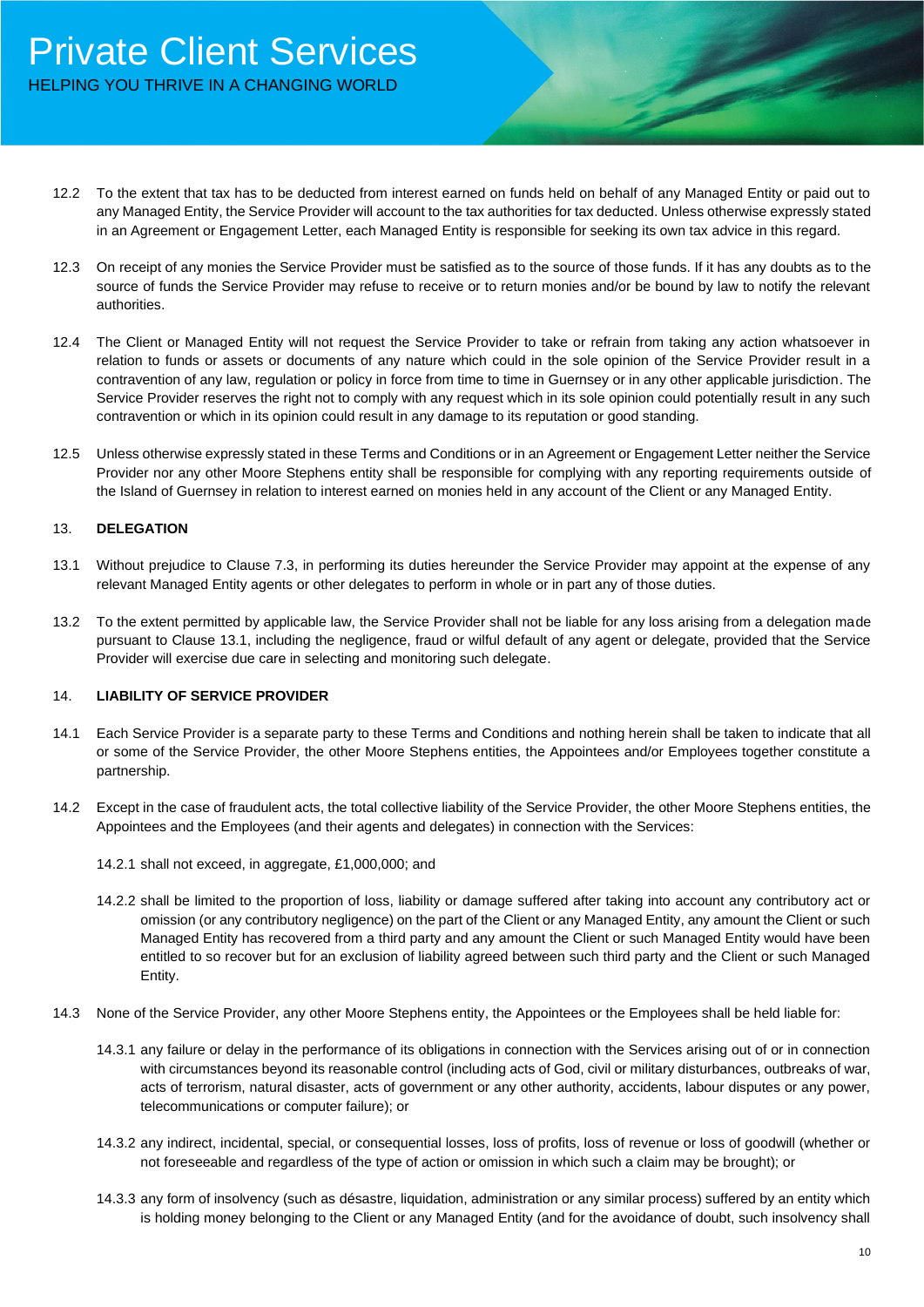not affect the Service Provider's rights under these Terms and Conditions, including its rights to recover remuneration and expenses from the Client and/or any Managed Entity).

- 14.4 The Service Provider shall be under no duty or obligation whatsoever to the Client or the Managed Entity or any other Person in circumstances where the fulfilment of that duty or obligation may (as determined by the Service Provider in its own absolute discretion) involve the Service Provider in the commission of a criminal offence or make the Service Provider liable as constructive trustee to any third party as a result thereof.
- 14.5 The Service Provider will not be responsible for any act or omission on the part of such manager, investment manager or adviser, or on the part of its servants, agents or by others engaged by that manager, investment manager or adviser to act on the Client's or Managed Entity's behalf.
- 14.6 The Client undertakes to indemnify the Service Provider for itself and for the other Moore Stephens entities, the Appointees and the Employees and their heirs, successors, assigns and personal representatives (together the "Indemnified Persons") as trustee of this covenant and undertaking for the benefit of the Indemnified Persons, to the greatest extent permitted by law against all actions, suits, proceedings, claims, demands, costs, expenses and liabilities whatsoever which may arise from the provision of or the failure to provide the Services by the Service Provider or the other Indemnified Persons (as the case may be), other than any such liabilities arising from the fraud, wilful default or gross negligence of the Service Provider or Indemnified Person who is sought to be made liable.
- 14.7 The Client's undertaking and indemnity in Clause 14.6 shall extend to the Indemnified Persons' agents and delegates mutatis mutandis as if the Indemnified Persons' agents and delegates were listed as Persons to whom the undertaking and indemnity is given in Clause 14.6 and the Service Provider shall hold the benefit of the undertaking and indemnity on trust for such agents and delegates and their heirs, successors, assigns and personal representatives.
- 14.8 Any claims sought to be brought or made by the Client or Managed Entity in connection with the Services shall, where provision of the Services is continuing, be brought or made within three years of the date on which the work giving rise to the claim was performed, or if the Services have terminated, be brought or made within three years of the date of such termination. In either case the relevant date shall be the earliest date on which the cause of action in contract or tort (including gross negligence) or under statute or otherwise shall be deemed to have accrued in respect of the relevant claims and for these purposes a claim shall be deemed to have been made when proceedings are commenced before a court of competent jurisdiction or other dispute resolution body.
- 14.9 The provisions of this Clause are without prejudice to any other limitation of liability or indemnity under an Agreement, Engagement Letter, or the general law or given in favour of the Service Provider or the Indemnified Persons and for the avoidance of doubt the provisions of this Clause shall remain in full force and effect notwithstanding the termination of the Services or any other provision of these Terms and Conditions ceasing to apply.

## 15. **DISCRETIONS**

Nothing in these Terms and Conditions shall limit the manner in which the Service Provider will exercise discretionary powers vested in it by the Client or an Agreement or for the Client's or Managed Entity's benefit or otherwise in connection with the Services. The Service Provider shall as regards its discretionary or other powers act by its properly appointed officers.

## 16. **IDENTITY INFORMATION AND VERIFICATION**

16.1 The Service Provider is required to operate anti-money laundering, anti-bribery and the countering of the financing of terrorism, prevention of the criminal facilitation of tax evasion, prevention of fraud, corruption and the provision of financial and other services to Persons who may be subject to economic or trade sanctions and other checks and procedures in respect of all aspects of the provision of the Services, including confirming source of funds and taxpayer identification information relating to individuals and entities. The time at which any such information and documentation is required and the form in which it shall be delivered to the Service Provider shall be determined by the Service Provider in its absolute discretion. If the Service Provider is not provided with such information and documentation as is reasonably required to enable the Service Provider to meet such ongoing obligations, it shall be entitled to suspend or terminate the provision of the Services with immediate effect and without liability or responsibility for any direct or indirect loss caused. Moreover, save as expressly agreed in writing by the parties, the Service Provider will not supply any Services to the Client or a Managed Entity until such time as the Service Provider's client acceptance and Due Diligence Reviews have been completed to the Service Provider's satisfaction.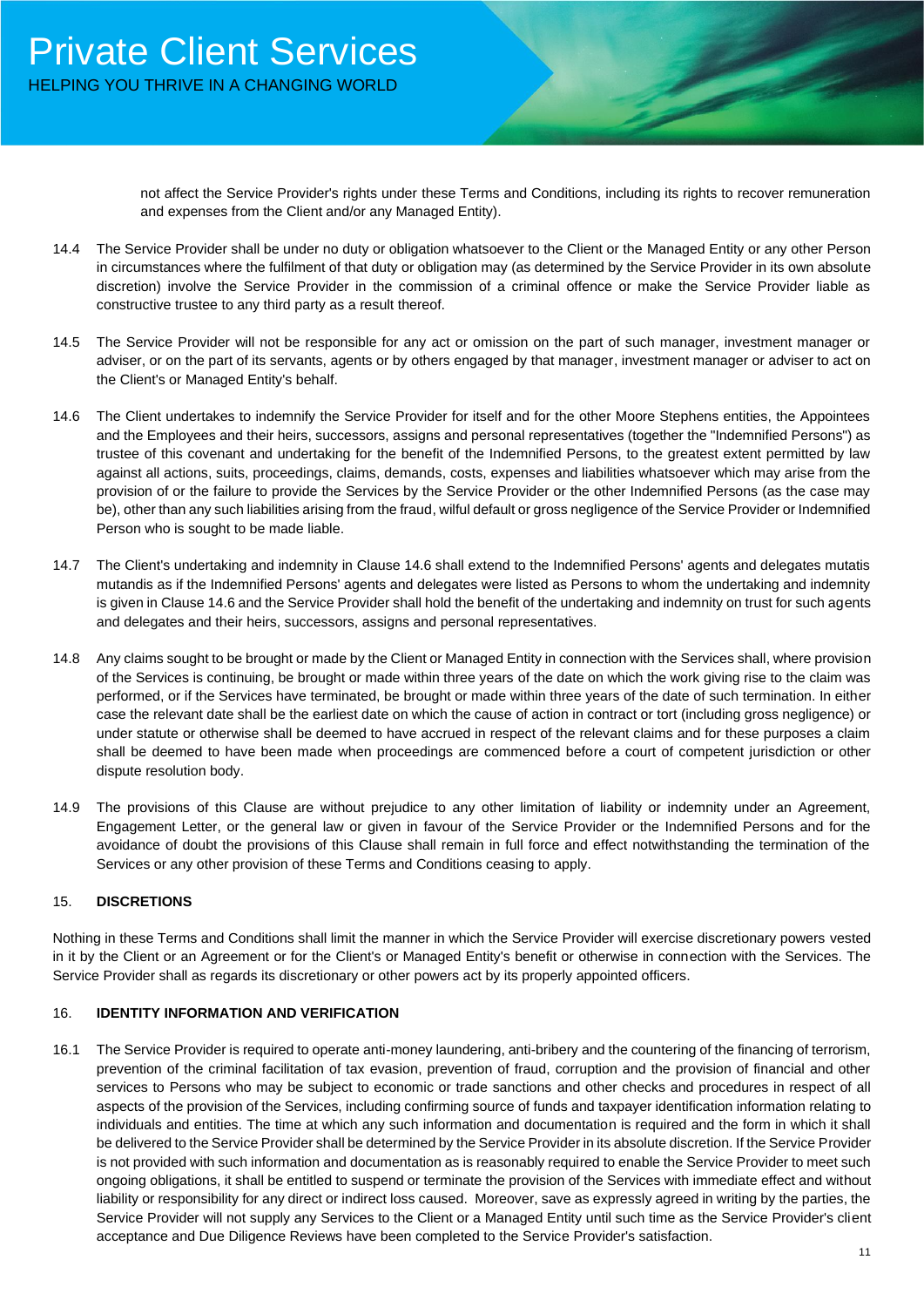- 16.2 By providing such information and documentation, every relevant Managed Entity and the Client will be taken to have consented to the onward disclosure of such information to such third parties as shall in the opinion of the Service Provider be required in connection with the Services or necessary for the proper performance of the obligations of the Service Provider under any applicable law or regulation.
- 16.3 Information and documentation provided to the Service Provider may be subject to disclosure and production pursuant to orders of any court of competent jurisdiction or any competent judicial, governmental or regulatory body.
- 16.4 The Service Provider may in its absolute discretion decline to accept or, retain any assets, (including but not limited to real estate, non-publicly traded shares, or other non-financial assets) for any reason (which it need not disclose) and whether before or after undertaking a Due Diligence Review.

## 17. **SUPPLEMENTARY DOCUMENTS**

- 17.1 Where the Service Provider and a Managed Entity enter into an Agreement relating to the Services which does not expressly replace the Terms and Conditions in their entirety in the event of any conflict between the terms of the Agreement and the Terms and Conditions, the terms of the Agreement shall prevail.
- 17.2 Where the Service Provider and the Client enter into an Agreement which expressly replaces the Terms and Conditions in their entirety, the Terms and Conditions shall cease to apply save as expressly stated otherwise in these Terms and Conditions and also without prejudice to any accrued right or obligation of the parties.

## 18. **TERMINATION OF SERVICES**

- 18.1 The Service Provider may terminate the provision of the Services to a Managed Entity at any time in any of the following circumstances:
	- 18.1.1 upon giving one month's written notice to any Managed Entity and, where appropriate, the Client;
	- 18.1.2 immediately upon written notice given to any Managed Entity and, where appropriate, the Client if in the opinion of the Service Provider:
		- (a) the Client and/or any Managed Entity is or is likely to become bankrupt or insolvent or liable to be declared en désastre or subject to a creditors' (insolvent) winding-up or any equivalent or similar procedure in any jurisdiction; or
		- (b) the Client and/or any Managed Entity is in material breach of these Terms and Conditions or any Engagement Letter or Agreement; or
		- (c) there has been any change in ownership of any Managed Entity such that there shall be a new Client in relation to such Managed Entity; or
		- (d) the Client and/or any Managed Entity (or any of its officers or employees not provided by the Service Provider) has been charged with any criminal offence involving dishonesty or is or has been the subject of any criminal, judicial or regulatory investigation in any jurisdiction; or
		- (e) in accordance with Clause 16 there has been a failure on the part of any Managed Entity and/or the Client to supply such anti-money laundering, crime prevention, tax compliance or client due diligence material ("**CDD**") in relation to any Client or any Managed Entity as shall be required by the Service Provider, any other Moore Stephens entity or any applicable law or regulation or if any such information supplied in relation to CDD is deemed by the Service Provider to be deliberately false or misleading; or
		- (f) any of the activities of any Managed Entity are no longer consistent with the activities contemplated in an Agreement or Engagement Letter; or
		- (g) any fees, taxes and disbursements invoiced by the Service Provider in relation to any Managed Entity have remained outstanding and unpaid in whole or in part for more than thirty days after the invoice date or the Service Provider believes the Client or any Managed Entity either cannot or is unwilling to pay any sums due to the Service Provider; or
		- (h) a governmental, regulatory or professional or similar entity, has introduced or announced the introduction of a new, or the modification of an existing law, rule, regulation, interpretation, or decision, the result of which would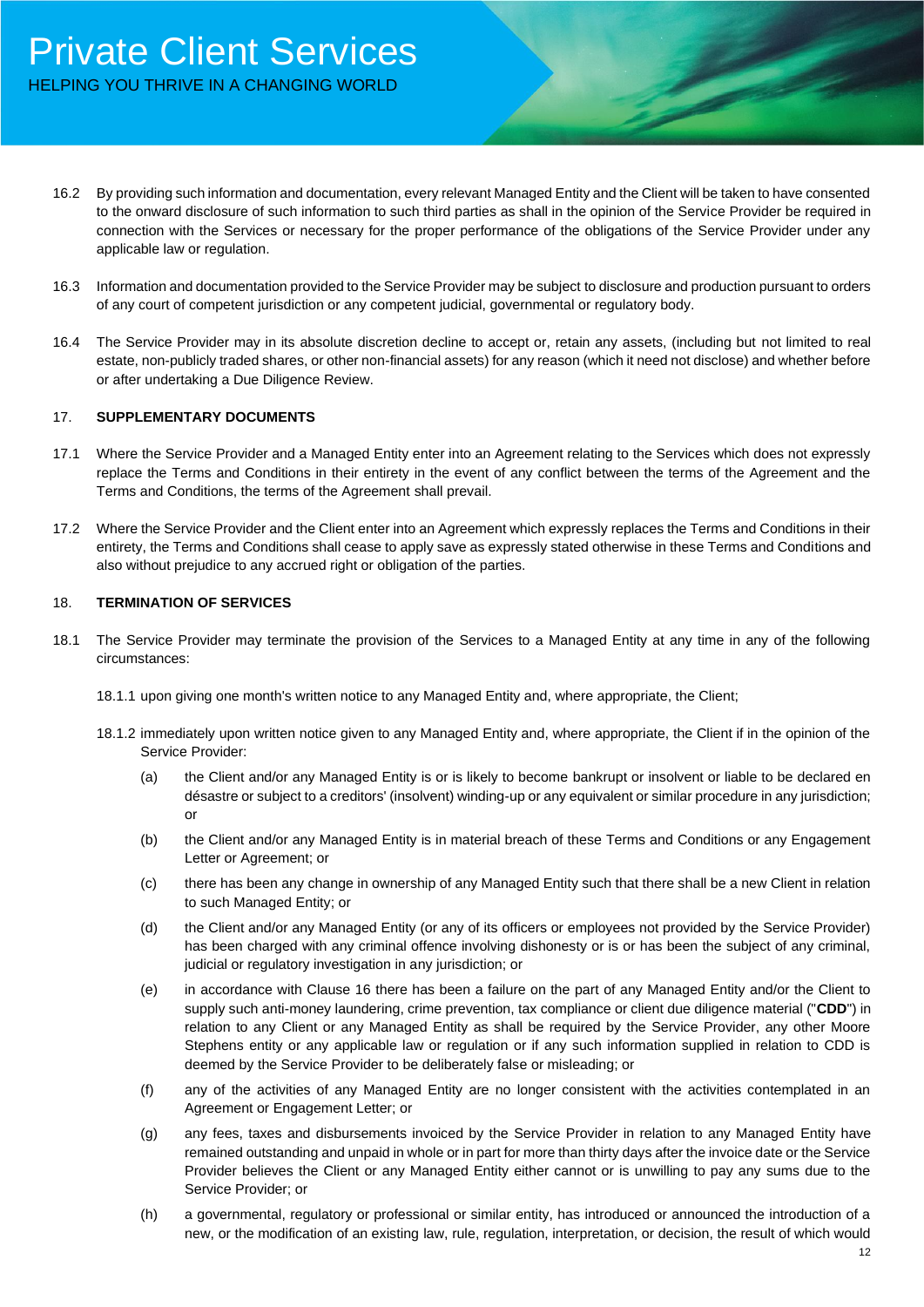render the Service Provider's performance of any part of the Agreement complex, difficult, illegal or in breach of professional rules; or

- (i) circumstances change (including, without limitation, changes in ownership of the Client) so that the Service Provider's performance of any part of the Agreement would be complex or difficult or would be illegal or otherwise unlawful or in conflict with professional rules or with the Service Provider's reasonable interpretation of law and practice; or
- (j) the Client is, or may become, subject in any part of the world to investigation by any judicial or regulatory authority or criminal proceedings are instituted or threatened against the Client or in relation to it; or
- (k) continuing to provide the Services would be assisting a criminal activity; or
- (l) continuing to provide the Services would constitute a breach of any law or government sanction; or
- (m) the Client has provided the Service Provider with any false or misleading information at any time; or
- (n) it is inappropriate for a Person or Authorised Person authorised to give communications to do so; or
- (o) the behaviour of the Client means it is inappropriate for the Service Provider to continue to provide the Services; or
- (p) in continuing to provide Services the Service Provider may suffer damage to its reputation; or
- (q) the Client has been in serious or persistent breach of these Terms and Conditions or any supplementary terms and conditions; or
- (r) the Client at any time fails to meet the applicable eligibility criteria including but not limited to where the Client is or becomes resident in a country or territory with legal or regulatory restrictions on the Service Provider continuing to provide the Services.
- 18.2 Subject to the law, the Service Provider will inform the Client as soon as reasonably practicable and permitted after the Service Provider becomes aware of a situation which could result in termination in accordance with this Clause.
- 18.3 The Client and any Managed Entity (where appropriate) may terminate the appointment of the Service Provider in respect of the Services on giving not less than ninety calendar days' written notice to the Service Provider.
- 18.4 Upon termination of the Services for any reason, any Managed Entity and the Client shall immediately provide details of the new service provider which shall be required in order to maintain such Managed Entity in good standing under the laws of its jurisdiction and shall provide an address to which the Service Provider may transfer all books and records of such Managed Entity. In the event that the relevant information in relation to any new service provider is not provided to the Service Provider by the date on which the notice to terminate the Services takes effect, the Service Provider reserves the right to withdraw Services without appointment of any replacement service provider and to arrange for the resignation of any directors, trustees or other officers of any Managed Entity without the appointment of successors (unless the laws and regulations prevent any such unilateral withdrawal). The Service Provider further reserves the right to transfer any shares or interests in any Managed Entity held by nominees into the name of the Client or other beneficial owner nominated by the Client in respect of such interest.
- 18.5 Upon termination of the provision of Services for whatever reason the Service Provider shall be entitled to:
	- 18.5.1 charge, in accordance with the usual rates for work done by the Service Provider and its Appointees and/or Employees, for all time spent and disbursements incurred (whether before or after the termination takes effect) in connection with the transfer of administration of any Managed Entity;
	- 18.5.2 charge for work which the Service Provider has undertaken for the Client or Managed Entity which does not proceed to a conclusion or if the Client withdraws or fails to provide its instructions, the Service Provider will be entitled to charge for all work done up to the point the matter is aborted together with all costs, disbursements and expenses paid on the Client's behalf;
	- 18.5.3 pay out of the assets of the Managed Entity and/or to make retentions and receive such indemnities as it may require for such costs, taxes and duties, fees and expenses, including, without prejudice to the generality of the foregoing, any amounts as it or they may think appropriate in respect of any actual or contingent liability and may take such action as it or they deem necessary to limit such liability. Where any retention is made that exceeds the liability in respect of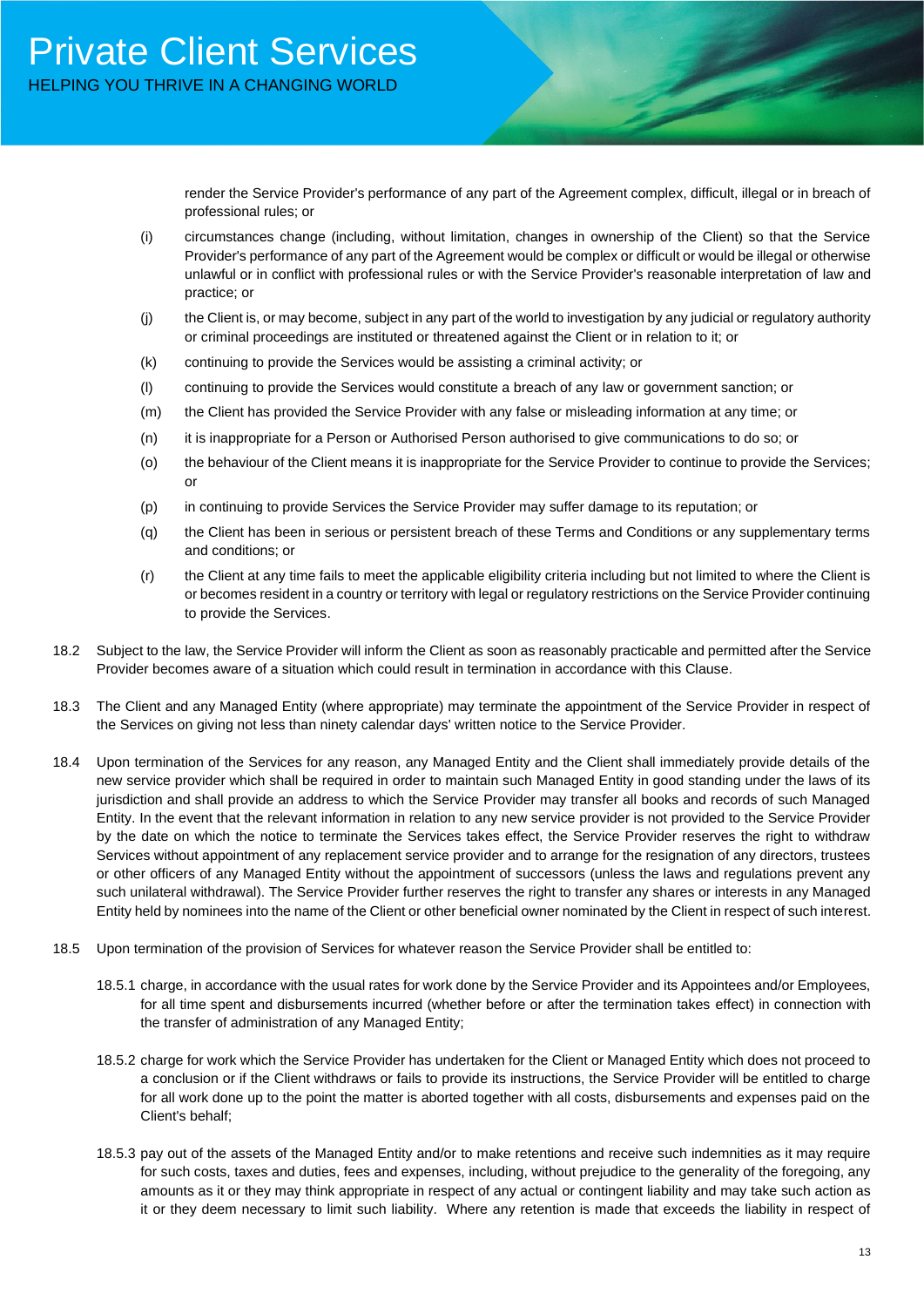which the retention was made, such surplus, once ascertained, shall be repaid without undue delay to the Client or the Managed Entity, as appropriate;

- 18.5.4 retain any documents or assets (including assets held on behalf of the Client or Managed Entity or to the order of the Client or Managed Entity or on behalf of or to the order of any company or other body in common ownership with the Client or Managed Entity or otherwise connected or affiliated to the Client or Managed Entity in any manner) until such time as all fees, expenses, disbursements or liabilities due and payable are discharged;
- 18.5.5 retain any fees paid in advance relating to a period after the termination takes effect.

#### 19. **ASSIGNMENT**

- 19.1 The Service Provider may assign or transfer the whole or any part of its rights and benefits under an Agreement or an Engagement Letter or these Terms and Conditions. For the purpose of any such assignment or transfer, the Service Provider may disclose information about the Client and any Managed Entity to any prospective assignee or transferee, provided that the Service Provider shall use its reasonable endeavours to procure that such prospective assignee or transferee is placed under an obligation of non-disclosure equivalent to that in Clause 8.
- 19.2 The Client shall not assign or transfer all or any part of its rights, benefits and/or obligations under an Agreement, an Engagement Letter, or these Terms and Conditions without the prior written consent of the Service Provider which may be given or withheld in its absolute discretion.

#### 20. **INDEPENDENT CONTRACTOR**

The Service Provider shall for the purposes of (as the case may be) these Terms and Conditions, the Engagement Letter and/or the Agreement be deemed to be an independent contractor and, unless otherwise expressly authorised, shall have no authority to act on behalf of, or to represent, the Client in any way or otherwise be deemed to be an agent of the Client or to have the power to enter into any transaction on behalf of the Client or to bind the Client.

## 21. **FORCE MAJEURE**

- 21.1 If the Service Provider chooses at its discretion not to enforce any term which forms part of these Terms and Conditions, this will not prejudice the Service Provider's rights to either enforce such term at a later date or to enforce the rest of these Terms and Conditions.
- 21.2 The Service Provider shall have no liability for any failure or delay in the performance of its obligations or the provision of the Services or for loss or damage of whatever kind and wherever occurring resulting from factors over which it has no control including, but without limitation, acts of God, acts of civil or military authority or governmental acts, earthquakes, fires, storms, tempests, floods, terrorist acts, wars, civil or military disturbances, sabotage, epidemics, riots, accidents, labour disputes, strikes, industrial action, loss or malfunction of utilities, computers (hardware or software) or communication services, errors, omissions, distortions, interruptions and/or delays in transmissions or delivery of post or communications in any medium or format howsoever caused or for loss or damage of whatever kind and wherever occurring outside of the Service Provider 's control.

## 22. **SEVERABILITY**

- 22.1 If at any time a provision of these Terms and Conditions becomes invalid, illegal or unenforceable under the laws of any jurisdiction which affects the performance or enforceability of these Terms and Conditions, that provision shall, with respect to that jurisdiction only, be ineffective to the extent of such invalidity, illegality or unenforceability but the remaining provisions of these Terms and Conditions shall not be affected or impaired in any way.
- 22.2 If the Service Provider chooses at its discretion not to enforce any term which forms part of these Terms and Conditions, this will not prejudice the Service Provider's rights to either enforce such term at a later date or to enforce the rest of these Terms and Conditions.